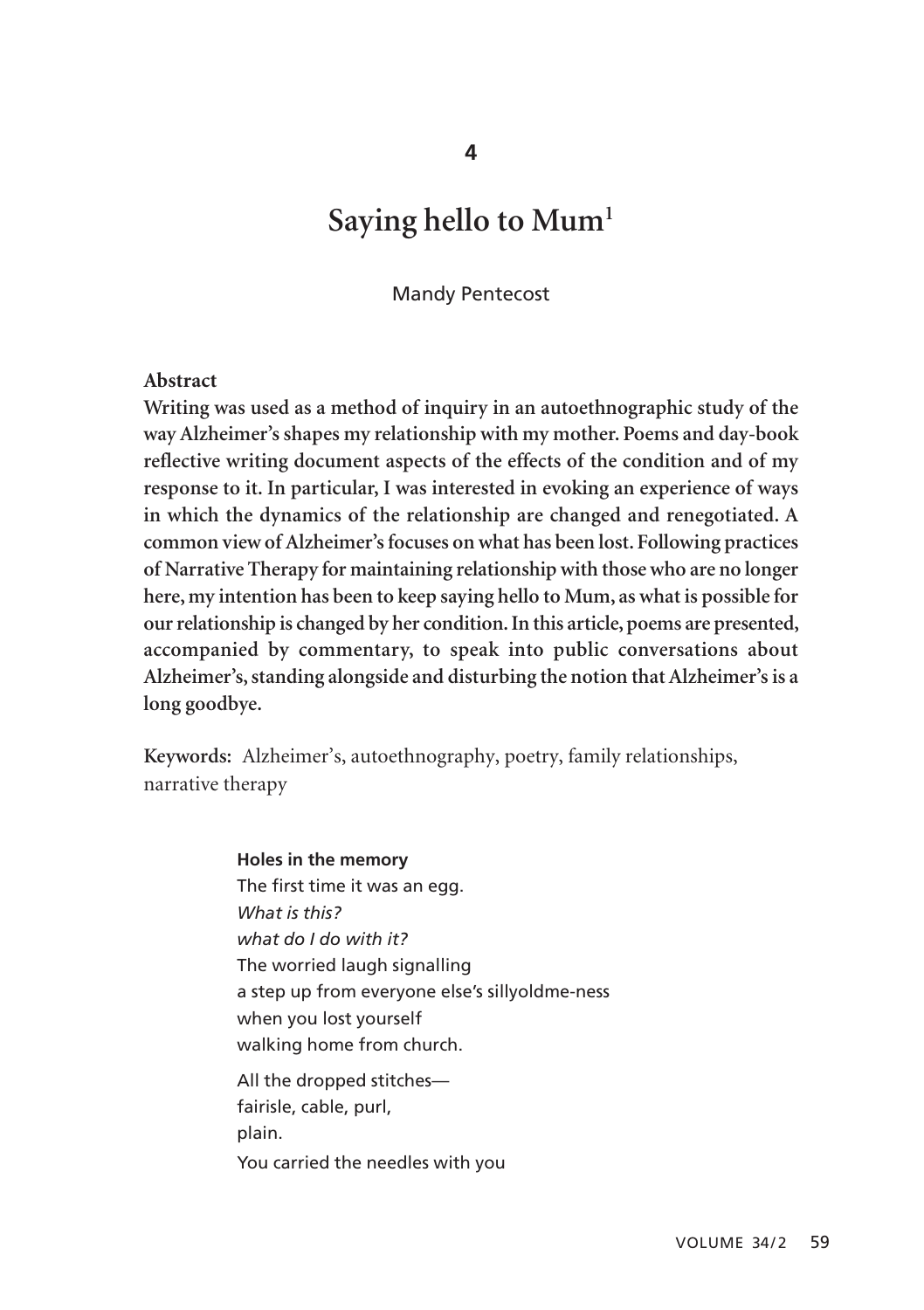long after the ending of a row stopped you dead in your tracks. All ledgers are closed now. The father you had come to despise is simply Daddy. The daylong list of things whose uses you have forgotten a chocolate, a fork, a daughter.

My mother has Alzheimer's disease. Approximately 50,000 other New Zealanders experience some form of dementia. By 2030, when I will be 72, this number is predicted to rise to 88,000 (Alzheimers New Zealand, 2014). My genetic inheritance predicts that I may well be one of them. But until the disease showed up in my family, it was not something to which I'd given much thought. It was out there, on the edges of my consciousness as something that happened to really old people. My grandmother lived into her 101st year and was proud that she hadn't lost many of her marbles. So when my father admitted they needed help, as well as all the practicalities—the negotiations of the social and clinical assessments and the elder care scene, and the emotional journey of "putting Mum in a home"—there was a whole other journey. Dementia changes people, and it changes relationships.

#### **Inter regnum**

#### **1.**

Making the Christmas cake falls to me, hardly the family baker. Not a natural succession, this is rather a usurping or an abdication. You soon clear that one up. "Stir the bloody thing yourself," you say. "And get that woman out of my kitchen."

## **2.**

Halfway down the ramp you ask again. We stand, halted by the news that he died.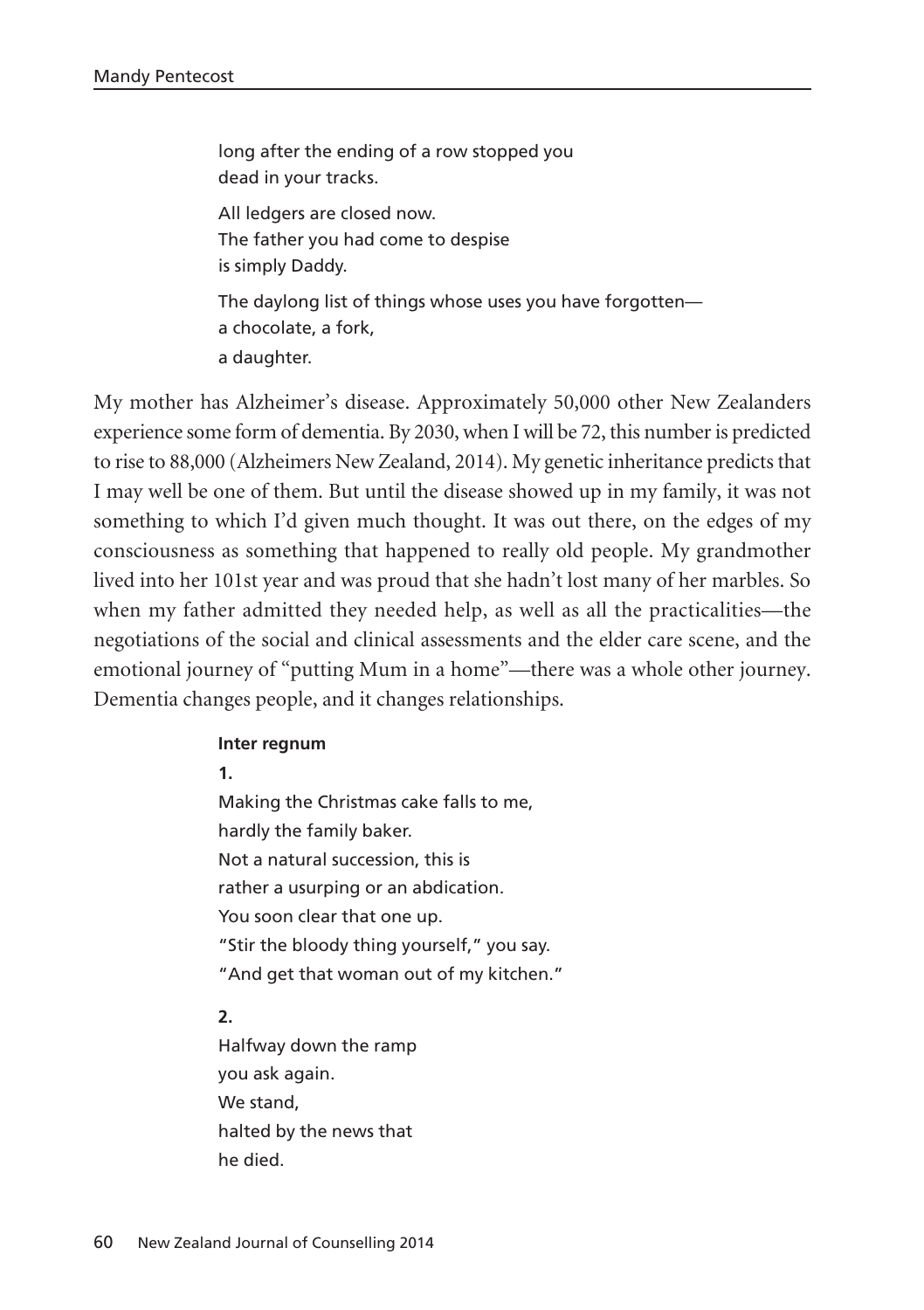Explanation is futile. We explain anyway. "Why didn't you tell me?" you ask.

**3.**

Moving you to the other island so you will have visitors at least, the long day gets longer when the flight is cancelled. A harried man at the desk suggests we go home. Easy for him to say, there is no home here for any of us. We settle into the calmer ambience of international departures and practise the future. You in a wheelchair, clutching your toy dog, Your voice too loud, your top food stained. Our love strains to make it all right, cajoling you out of querulousness, grateful when you fall asleep. You are waiting for Maurice to sort it out, just like he did when he was our father and he came home.

*When she first went into care in the dementia unit, Mum was one of the more lucid residents, able to carry on a conversation, to joke, to join in activities, to sing (she had a fantastic memory for song lyrics). Able to protest being in a dementia care unit. As time has progressed, so has the disease. Mum has lost mobility; she has lost language; she has lost the capacity to feed herself. She still has a twinkle in her eye sometimes. She still protests.*

#### **There's a word for it**

The words used to be waiting

hanging about so you could pluck one from the air, place it, just so, roll it round your mouth spit it, snarl it, sing it, smile it. There's got to be a word for it.

for the whirling flight like starlings that won't settle.

A name for that blank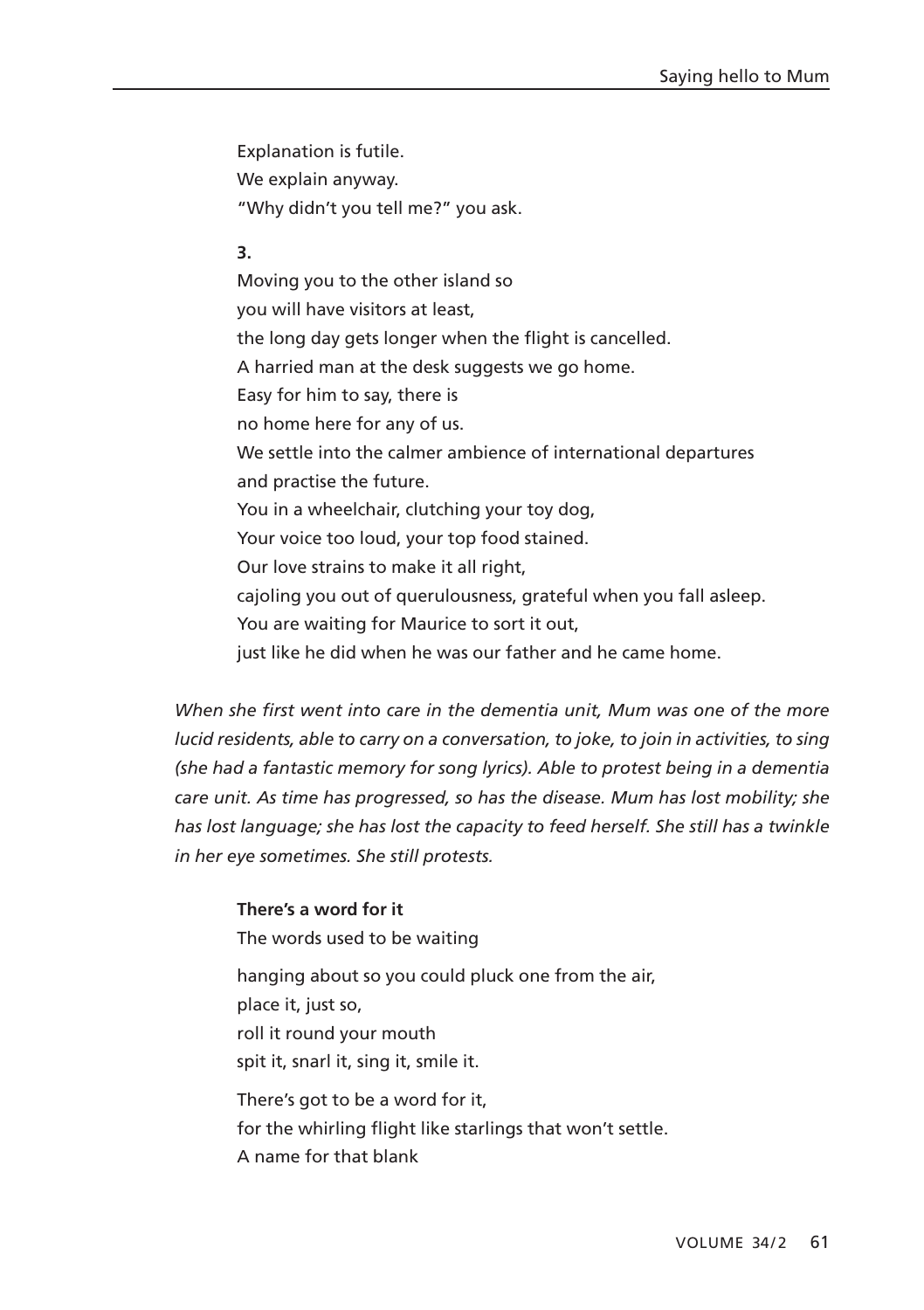when you've snuck up on it, right there it was and now, gone. Everything has a name. Lethologica is a word's temporary absence. I can't find what you call it when a word is gone for good.

## **Quicksand**

#### **1.**

Sunday afternoons are full of worries Things are not where they should be A whole class of children is missing The garden needs digging over There is something amiss with the tablecloth And you can't get a taxi round here for love nor money

## **2.**

A woman is carrying on a three-part conversation by herself. It could be one of those interminable radio plays, droning its way through Sunday afternoon. Real kitchen sink drama everyone gets their say. She can keep it up for days. If Pinter had written it, something would happen soon. Exploring complex ambiguities, elegiac mysteries, comic vagaries, his fascination with the past in the present. Well, that's what Google says.

The relationships my sisters and brothers and I had with Mum were changing. Dementia meant we couldn't carry on as before. But it also meant we didn't quite know how to go on. How to have a relationship with someone who is not how they were, whose life you remember more about than they do themselves, is not discussed much at morning tea or dinner parties, or in the "How's your Mum?" conversations you have in the supermarket. We were making it up as we went along. Of course, we weren't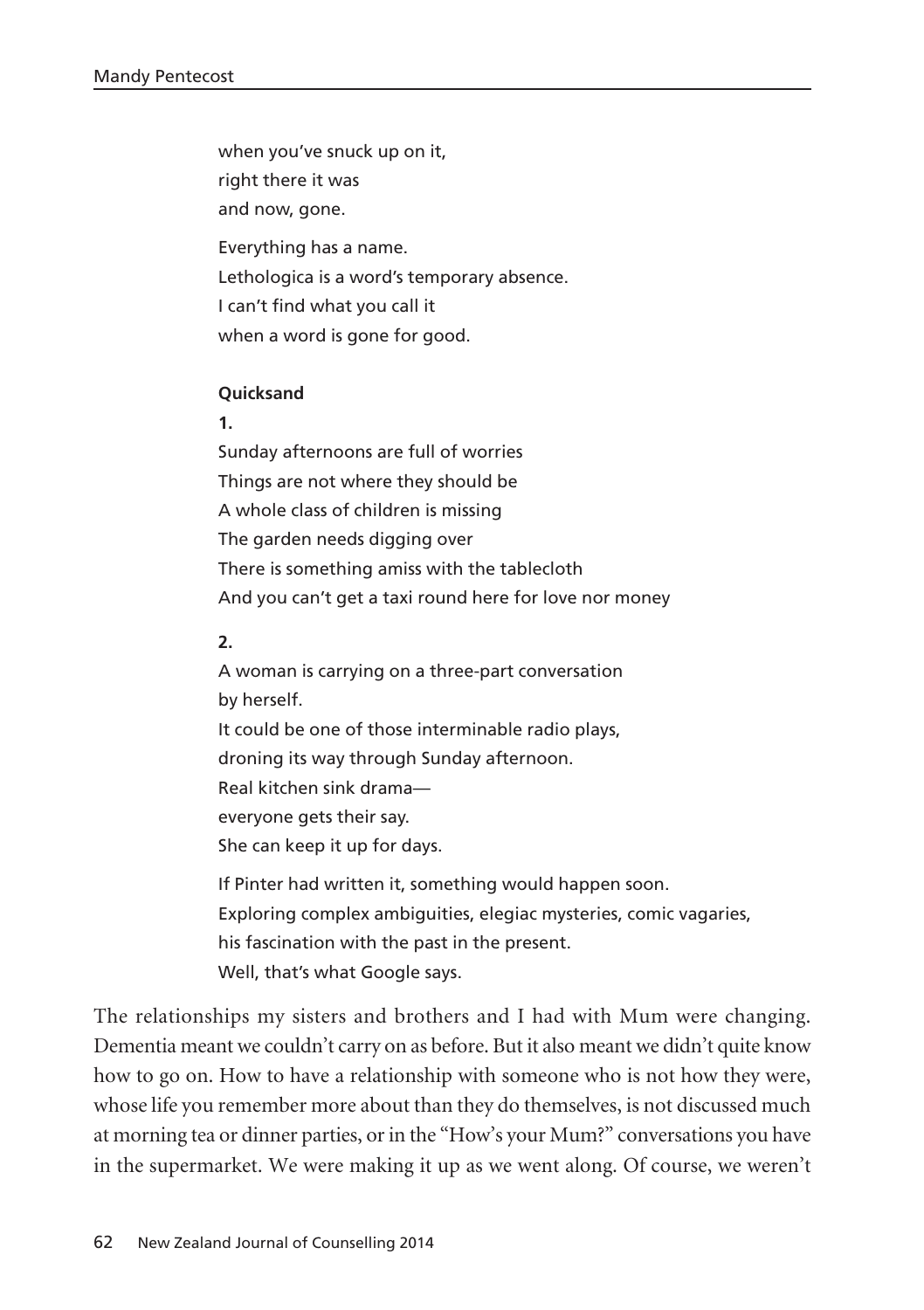making it up in a vacuum: there were ways to be informed. We watched out for what seemed to work in interactions we observed in the dementia units. We read the brochures for caregivers. We talked to other families. We Googled it.

We have not been alone in facing this renegotiation, finding our way in a relationship shaped by Alzheimer's. In a submission to a Senate hearing on Alzheimer's research, American actor Seth Rogen said, "So few people share their personal stories; so few people have something to relate to" (C-SPAN, 2014). He added that stories of caring for someone with Alzheimer's tend to be whispered, but "they need to be yelled and screamed."

When I began writing poems about the way Alzheimer's shapes and changes my relationship with my mother, I thought they were just for me. The many conversations I have had about the effects of Alzheimer's, and my experience of renegotiating the shifting dynamics of my relationship with Mum, have changed my mind about that.

*Mum was in no position to say if she was ok with the story being told, though I did tell her my plans. As holder of Enduring Power of Attorney, I was sure that no harm would come to Mum from this activity, but I could hardly give consent on her behalf to my own project. With no clear notion of where I might end up, I sought my siblings' approval to make my writing about family matters public, as part of a research project. The EIT Ethics Approval Committee then received and endorsed my notification of a research project, 'How Alzheimer's changes things: A poetic auto-ethnographic exploration of the effects of Alzheimer's on family relationships'. I kept writing.*

The general population doesn't turn to research and academic literature to figure out how to do the tricky things in life. Popular culture is a much more likely source of the material from which we fashion our identities: the media, movies, and bedtime reading shape our ideas about and performance of identity (Barker, 2000). Just as my teenage daughters and their friends, purposefully or by osmosis, learnt something of how to "do" relationships from *Friends*, *Grey's Anatomy* and *Gilmore Girls*, we were learning how to "do" this changed relationship with Mum from sources all around us. I didn't deliberately set out to find material from popular culture that features Alzheimer's, there just seemed to be a lot of it about suddenly. On television, in fiction I was reading, all over the internet. Typing Alzheimer's into Google will give you about 11,700,000 results. Okay, you get 159,000,000 for Beyoncé, but still…the volume knob is being turned up. The stories, both personal and fictional, *are* being spoken into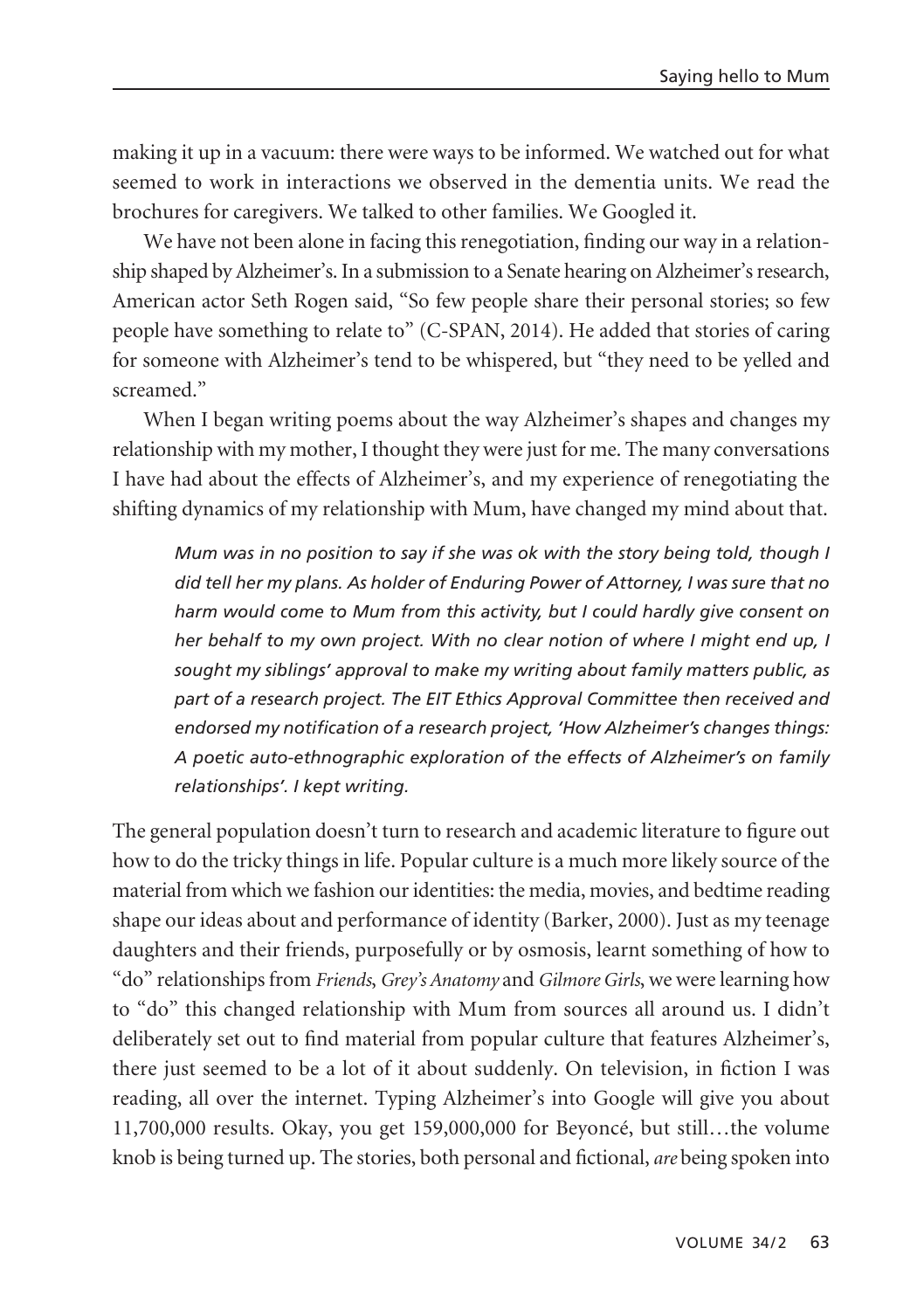public spaces. They contribute to the shaping of values and practices, producing images and symbols which cannot be separated from individual ideas about how to conduct ourselves (Tilsen & Nylund, 2009).

The changed nature of relationships when Alzheimer's enters them certainly features in contemporary fiction. Here is the voice of Fiona's husband, in Alice Munro's story *The Bear Came Over the Mountain*:

*Day by day. But things really didn't change back and forth and he didn't get used to the way they were. Fiona was the one who seemed to get used to him, but only as some persistent visitor who took a special interest in her. Or perhaps even as a nuisance who must be prevented, according to her old rules of courtesy, from realising that he was one. She treated him with a distracted, social sort of kindness that was successful in keeping him from asking the most obvious, the most necessary question: did she remember him as her husband of nearly fifty years? He got the impression that she would be embarrassed by such a question—embarrassed not for herself, but for him.* (Munro, 1999, p. 9)

And Sue Miller's character Frankie in *The Arsonist*, describing her father:

*In any case, she kept talking, she would have said anything to keep the sense of friendly chatter going, to give him time.*

*Time for what?*

*To remember her? It was the first time this idea had occurred to her, that he might not recognise her, and it struck her how far she'd come in her thinking about her father since her arrival. The many small things she'd noticed and talked about with Liz: his absenteeism in any group. His repetitive returning to the few things that compelled him…His confusion, his occasional* lostness*. Most of all, the way he looked a good deal of the time, the frequent deadness behind his eyes.* (Miller, 2014, p. 105)

Or, from a less exalted plane in the world of fiction writing, this scene from Yvonne Cassidy's novel *What Might Have Been Me*, when Carla's mother launches into a story for the umpteenth time:

*"Jesus Christ! We know! You were meant to be going to Madrid, only you swapped and you came home and you made the party and Suzanne was delighted and you all lived happily ever after. We know."*

*Mum looked from Lily-Anne to me. She was upset, confused, but I didn't care.*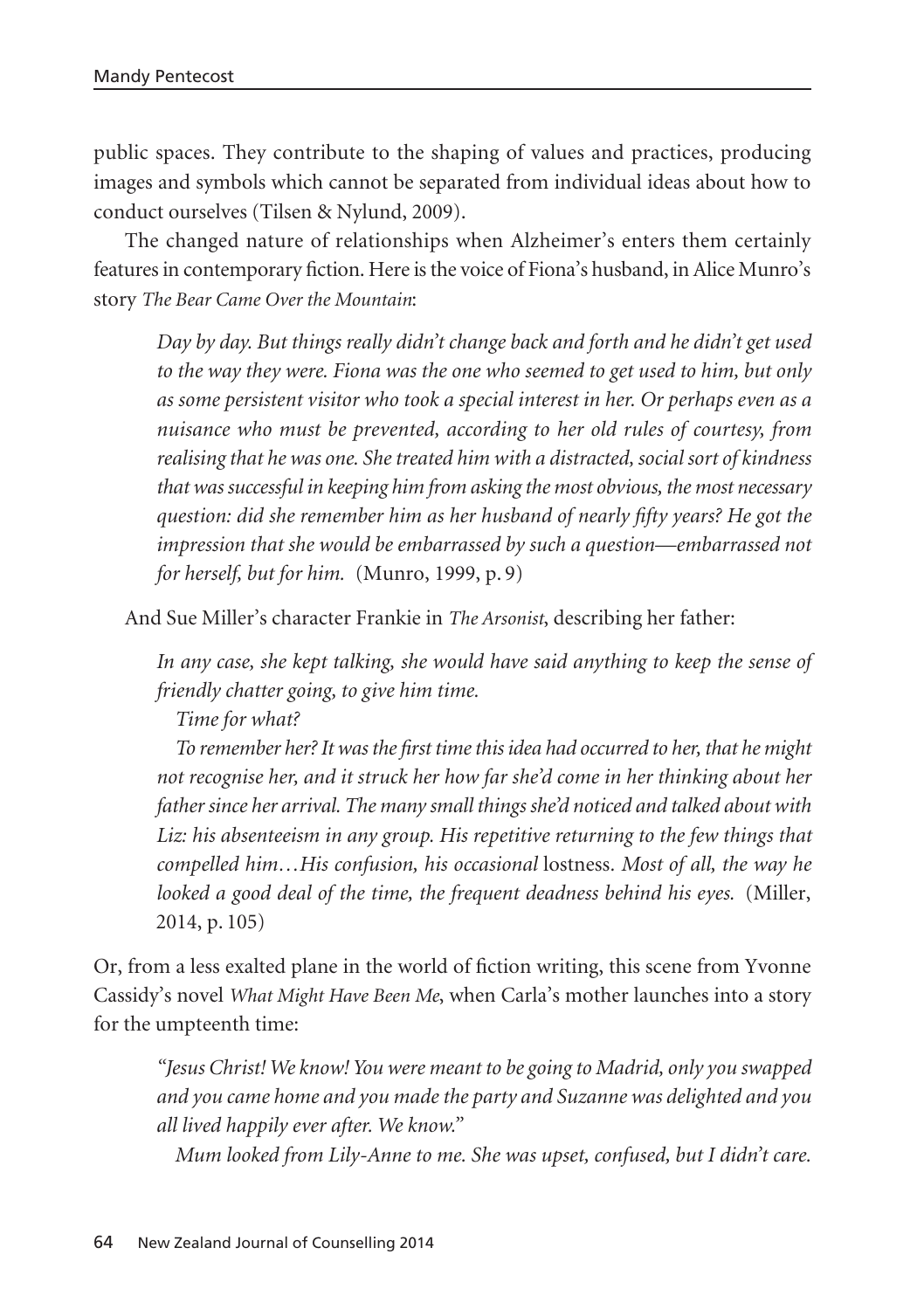I *was upset.* I *was confused. Why was it always about* her*?*

*"Carla," Lily-Anne said, her hand reaching out for me again. I jerked my arm away before she could touch me.*

*"What? Don't act like I'm the only one who's driven crazy by her repeating this crap over and over. You've had it all day—you must be fit to swing for someone by now."* 

*I knew I'd gone too far. Even as I was saying the words I knew I was going too far.* (Cassidy, 2012, p. 315)

Writing in *The Guardian*, Libby Brooks (2011) proposed that the increasing incidence of dementia as the population ages means it is suddenly in our faces in popular culture.

*I don't think it's glib to impute real significance from the fact that Alzheimer's is now turning up as a plot device in Hollywood blockbusters, albeit one loaded with as much desolation as hope. Privately, thousands of families in Britain including my own—are affected by dementia each year, an ineluctable consequence of living longer. That it should leak into popular culture is no surprise: over the past decade dementia has been the subject of chick-lit and literary memoir, as well as storylines in* Coronation Street *and the* Archers*.*

In her introduction to *Beyond Forgetting: Poetry and Prose about Alzheimer's Disease*, Holly Hughes (2009) might have been speaking of my experience when she wrote:

*Now, because it is touching so many lives, Alzheimer's disease forces us to acknowl edge it. I looked for other writing that might help me through this uncharted terrain. Each time I found a poem in which it was clear the writer also knew this territory I felt less alone. When I began to share the poems I had written about my mother at readings, I came to realise how prevalent this disease is by the fact that a knot of people always gathered afterward to tell the story of their mother, father, wife, sister, brother.*

Alongside the sense of comfort I experienced in discovering this new aspect of my life this journey in uncharted territory—that was reflected in my recreational reading, I began to sort my way through the ideas that lay behind what I was reading and hearing, performing an on-the-hoof discourse analysis. What lessons about how to be with people with dementia are transmitted by these texts? What is it these stories are communicating?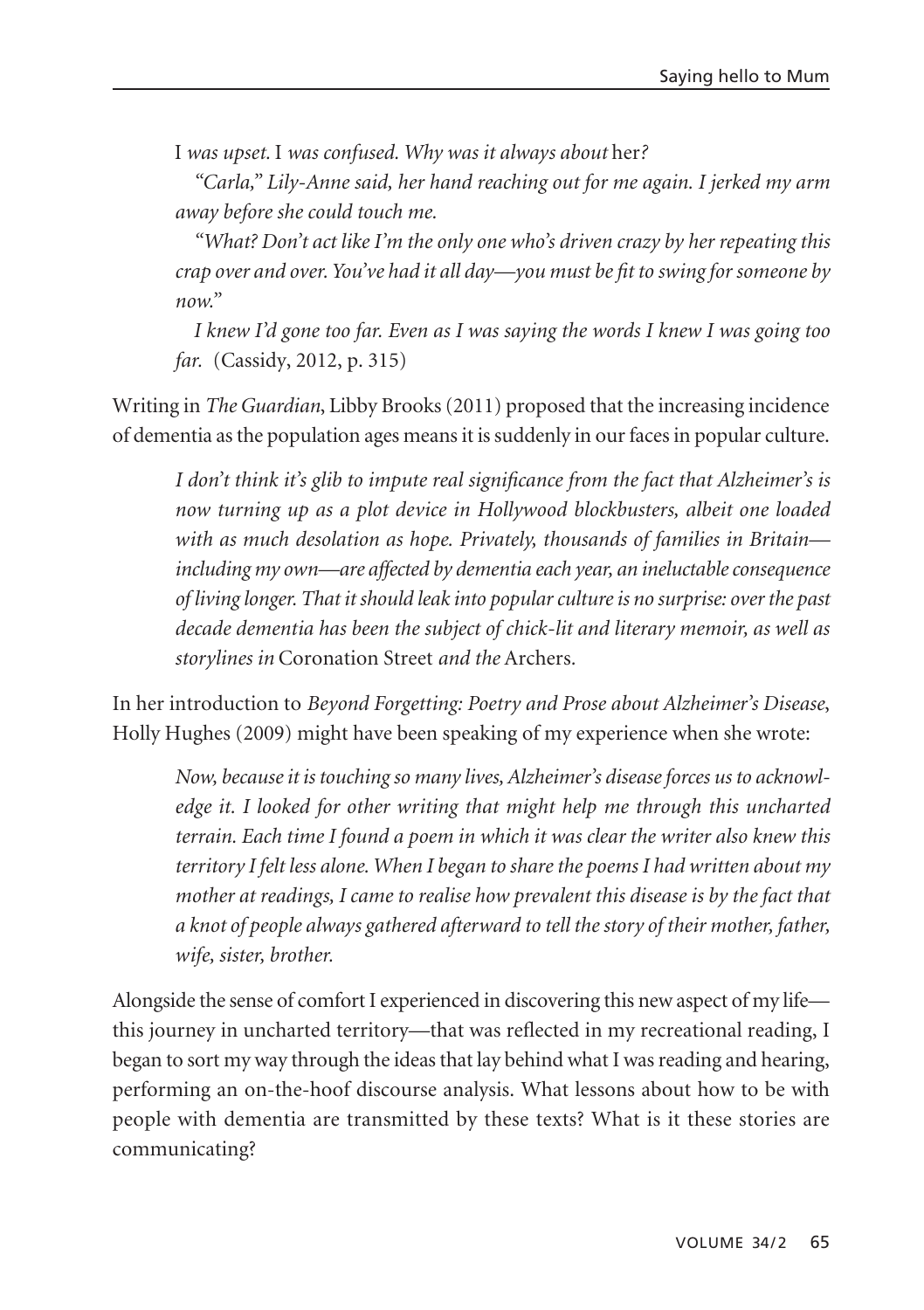## **Message number one: Fear**

A recent British survey found that dementia is the thing most feared by the elderly: more than cancer, more than death (Donnelley, 2014). In this country, it seems we haven't quite reached the same degree of fear. Alzheimers New Zealand (2014) reported that for one-third of New Zealanders, Alzheimer's is one of the things they most fear about ageing, and that 15% fear it more than they fear cancer. Philip Larkin's poem "The Old Fools" (1973) captures the horror:

> What do they think has happened, the old fools, To make them like this? Do they somehow suppose It's more grown-up when your mouth hangs open and drools, And you keep on pissing yourself, and can't remember Who called this morning? Or that, if they only chose, They could alter things back to when they danced all night, Or went to their wedding, or sloped arms some September? Or do they fancy there's really been no change, And they've always behaved as if they were crippled or tight, Or sat through days of thin, continuous dreaming Watching the light move? If they don't (and they can't), it's strange; Why aren't they screaming?

…Can they never tell What is dragging them back and how it will end? Not at night? Not when the strangers come? Never, throughout The whole hideous inverted childhood? Well, We shall find out.

The fear of dementia is expressed in contemporary literature, be it at the more literary end, such as in Larkin's poem, or in popular fiction: Deidre Purcell's (2013) characters in *The Winter Gathering* visit their mother in a dementia home:

*"I can't stand this ---" Mary bolts from the room.*

*…she, like me, like any one of us, could belong inside that room. Youth and health, I think, are mere cloaks worn over the constantly ageing selves waiting to emerge. I'm shaken at the thought and out of the blue a memory blast from my childhood culture bursts through. Dear God, I supplicate over Mary's head, dear God and Your Holy Mother, let me not end up like that. Let Mary not end up like*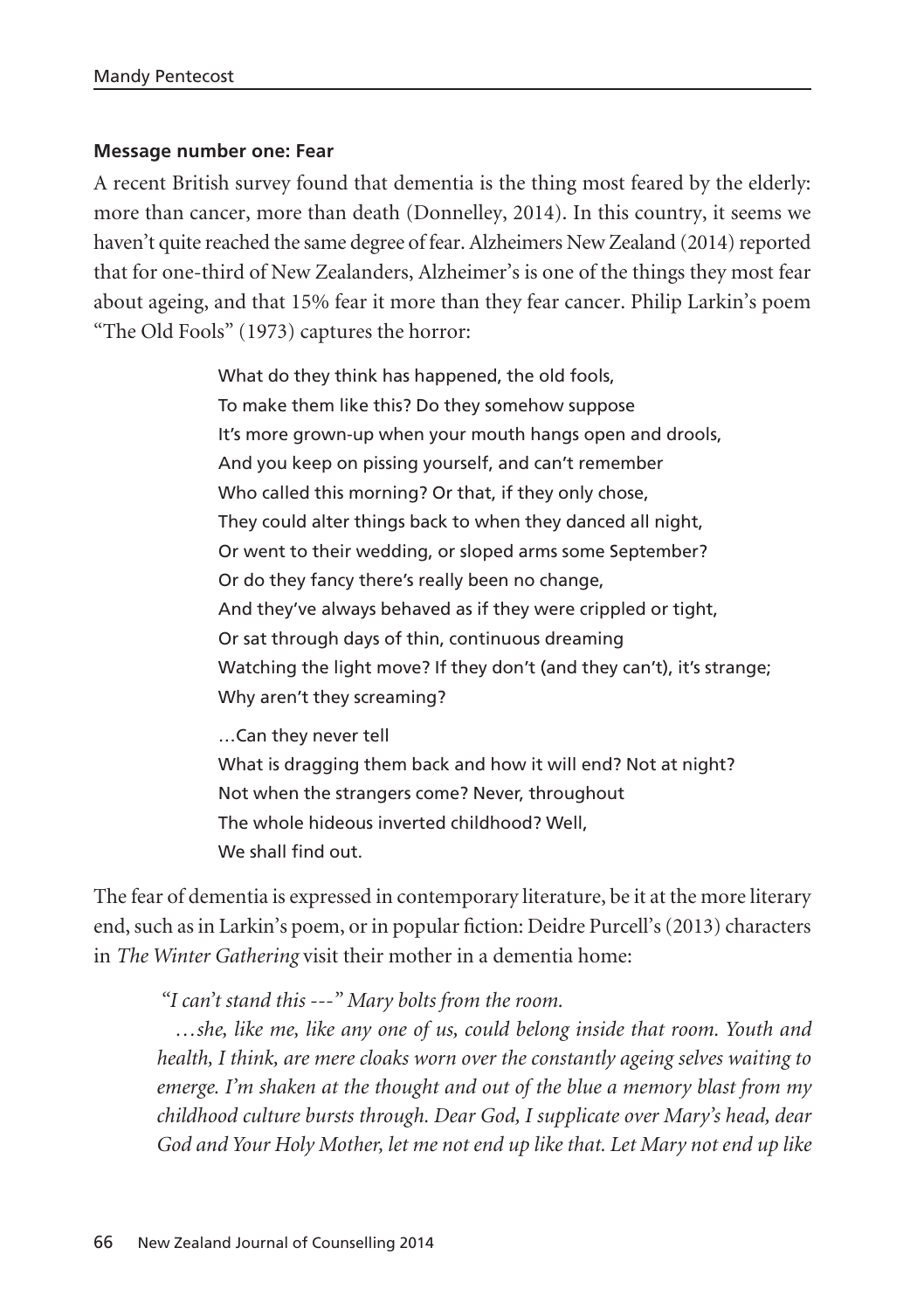*that either. Sacred Heart, St. Joseph and St. Jude, please take us before that happens.* (as cited in Heltemes, p. 321)*.*

Fear of ending up like that, of losing memories, the core of identity—if that's a primary response to watching what is happening to your partner, or your parent, or your friend, how will that shape a relationship? What positions are made available for both parties when interacting with someone whose condition you fear?

*I read a death notice in the local paper that says "released from the prison that is Alzheimer's disease." My neighbour tells me that she had lost her husband long before he died. "He didn't know me. He was gone, just a shell," she said. "It's a cruel disease. It wasn't him. He was gone." While I acknowledge the grief, anger, despair of that loss, I also want to say, "Well, who was he then? If he wasn't himself, who was he?"*

# **Message number 2: The long goodbye**

Patti Davis, Ronald Reagan's daughter, made popular the conceptualising of Alzheimer's as the long goodbye, using this as the title of her memoir of her father's decline with this disease. "Alzheimer's," she wrote, "snips away at the threads, a slow unravelling, a steady retreat; as a witness all you can do is watch, cry, and whisper a soft stream of goodbyes" (cited in Heltemes, 2011).

Debra Dean, in her 2006 novel *The Madonnas of Leningrad*, wrote:

*She is leaving him, not all at once, which would be painful enough, but in a wrench ing succession of separations. One moment she is here, and then she is gone again, and each journey takes her a little farther from his reach. He cannot follow her, and he wonders where she goes when she leaves.* (as cited in Helburn, 2007).

And you can find plenty of heartbroken long goodbyes on the internet:

*Alzheimer's is truly the 'Long Goodbye'. I lost my mother eight years ago and have had to be a witness to the deterioration of an intelligent and vital human being. (*Alzheimers: The long goodbye*, n.d.)*

*And while I know, both professionally and personally, what to expect with Alzheimer's, and I can rationalize that 'she had a great life' and 'she was ready,' my heart still feels so heavy about it. We lost the matriarch of the family piece by piece,*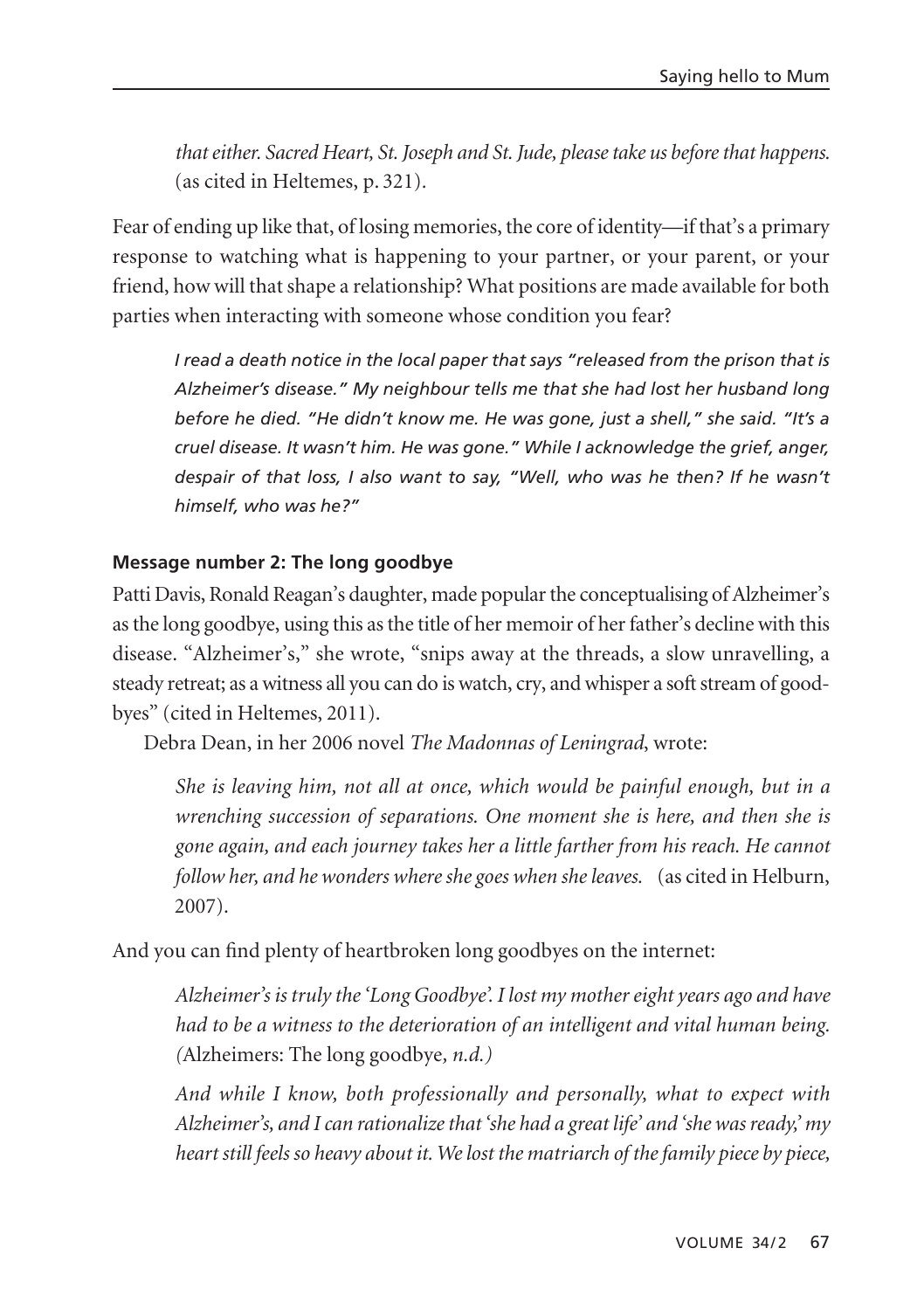*memory by memory…Alzheimer's is truly a long goodbye and although I felt like I lost her long before she was actually gone, I'm still not fully over it. I'm not sure I ever will be.* (Jordan, 2013)

The long goodbye troubled me. How can you be there, be with a person, while thinking of them as leaving—even as having left, gone? How can you be present with an absence?

## **Message number 3: Keep saying hello**

Dementia consumer advocate Richard Taylor has a pretty simple message: Stop trying to have the relationship you used to have. "'Say hello, not goodbye', he preaches. He wants family members to accept and love dementia sufferers as they are today, not how they were" (Laugeson, 2011, p. 18). To keep saying hello sits for me alongside the remembering practices of Narrative Therapy, conversations which allow for reestablishing connection with "an experience of the voices of, and the touch of, the lost loved ones" (White, 1997, p. 25), who have been significant shapers of a person's preferred identity. In this case, the lost loved one is also the loved one right here.

Alongside the "long goodbye" discourse, there is a body of fictional writing producing a "hello" discourse. In one paragraph, Ian McEwan's character Henry in *Saturday* offers a way through "the empty visit" the long-goodbye discourse of memory loss produces, to a relationship of companionship in the moment:

*His mother no longer possesses the faculties to anticipate his arrival, recognise him when he's with her, or remember him when he's left. An empty visit. She doesn't expect him and she wouldn't be disappointed if he failed to show up. It's like taking flowers to a graveside—the true business is with the past. But she can raise a cup of tea to her mouth, and though she can't put a name to his face, or conjure any association, she's content with him sitting there, listening to her ramble.* (McEwan, 2005, p. 125)

Richard Taylor's advice is to "start by saying hello. And then wait and see what they say back" (Laugeson, 2011, p. 19). While some material out there in popular culture supports the "saying hello" positioning, there is also acknowledgement of the unpredictability of what may be said next. In her magnificent poem "The Glass Essay", Anne Carson (1994) presents what happens when you say hello:

> Father sits strapped in a chair which is tied to the wall in a room of other tied people tilting at various angles.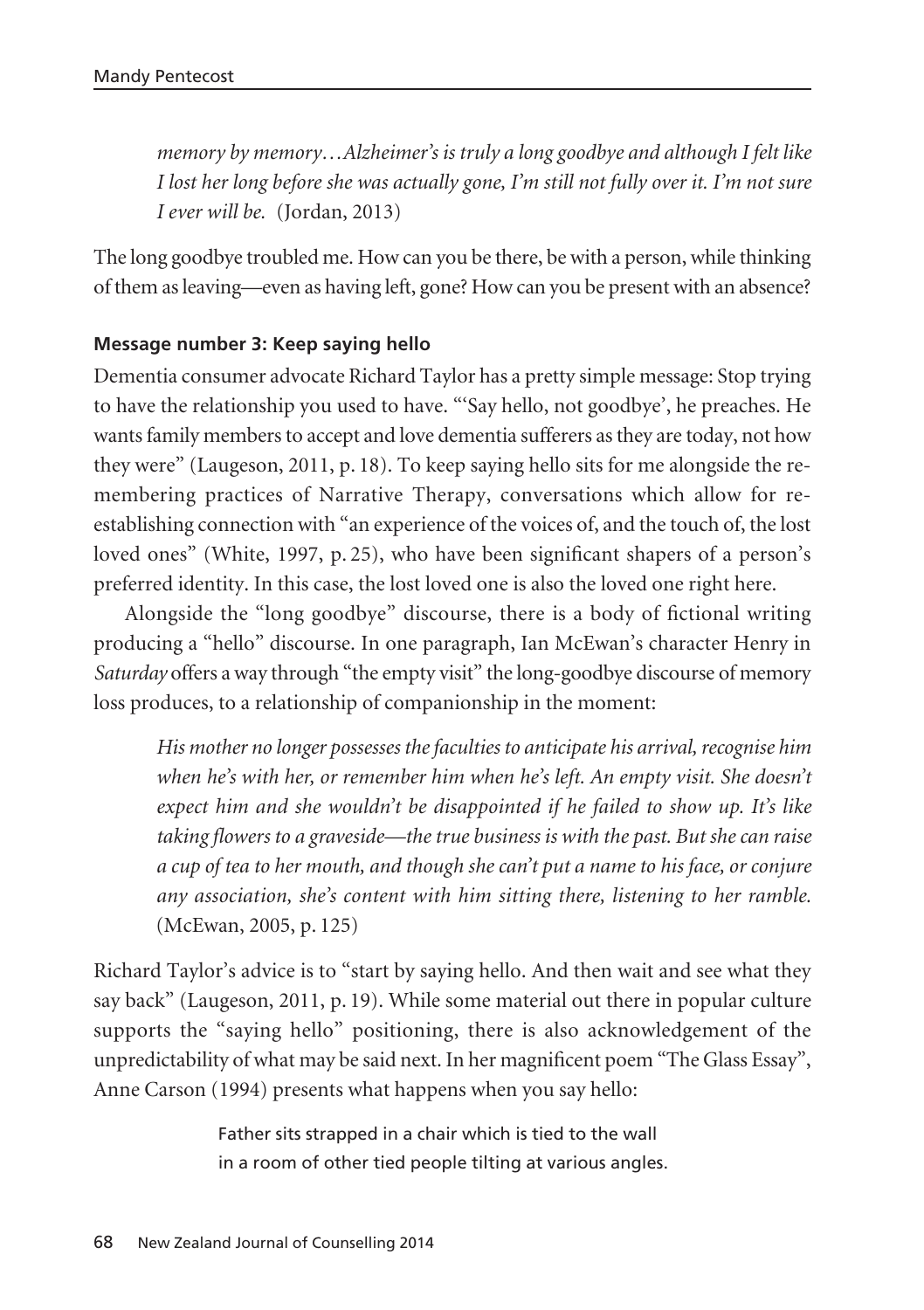My father tilts least, I am proud of him. Hi dad how y'doing? His face cracks open it could be a grin or rage and looking past me he issues a stream of vehemence into the air. My mother lays her hand on his. Hello love, she says. He jerks his hand away. We sit.

Both my daughters have published writing about their "saying hello" relationships with Mum.

*Every dog is called Charlie. Some people are just irritating. I'm a good one. These are things I have learnt from my dementing grandmother. She doesn't remember my name but she knows she likes me. Much to my mother's half-comic despair, Nana will always take my side despite not having a clue what she is fighting for. She taught me loyalty.* (Pentecost, 2011)

## **Nana**

we will have this almost-conversation about tomato sandwiches and the wind in the trees out there and tom the ginger cat and who is that? while I remind you how to drink a cup of tea. (Pentecost, 2012, p. 50)

And this, from my daughter's unpublished poem "What it is":

This is not *isn't it awful*. I think her life floats by moment by bubbled moment. We look at picture books, talk about fat dogs and skinny dogs and dogs she used to have. Like we were there because we've heard the stories told to her so often now. Look, we say, doesn't that look like Charlie? There is a trailing string

of all the things she doesn't say.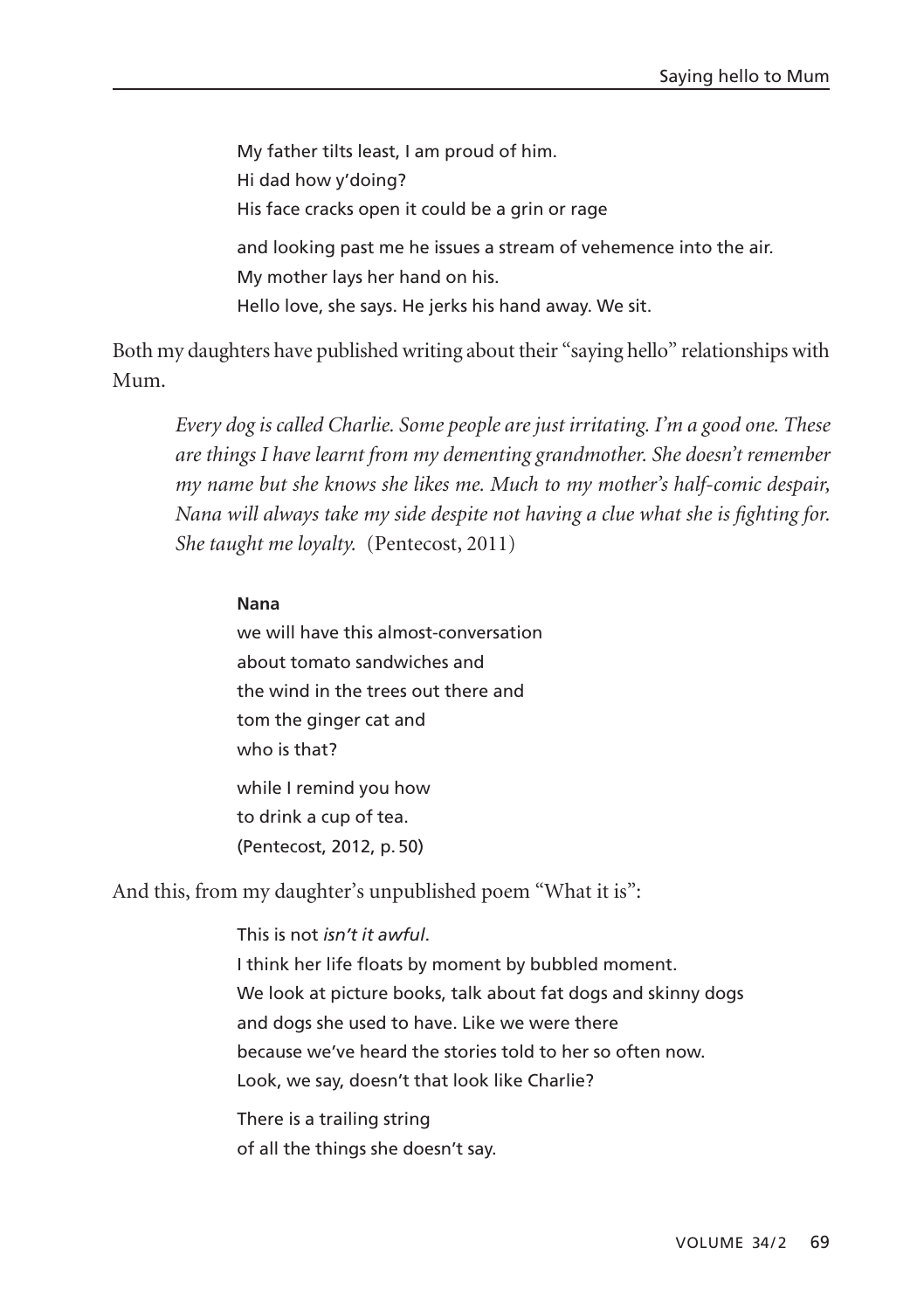I wonder how much isn't, and how much is lost and how much just doesn't have a word for itself anymore. She beats the table, tells me aren't you beautiful, beautiful, beautiful with such ferocity it hurts. (Pentecost, 2013)

I used writing as a method of inquiry (Richardson & St Pierre, 2005) to explore and tell the story of my changing relationship with Mum, in poetry and reflective prose. It matters to me that the writing is affectionate and respectful, and that it speaks into that "saying hello" space. As both the writing itself and the writing about the writing construct, rather than reflect, social reality, my understandings of what I was writing about were changed and shaped by the processes of writing. In accordance with Denzin's (2003) criteria for the evaluation of experimental ethnographic text, I hope that readers or hearers of these writings will find themselves invited into my world of experience in a way that engages their emotions. I also hope that they are invited to consider their own beliefs and practices in terms of those who have dementia.

In reading some of the poems to a general audience, I have found that this writing does open spaces for people to speak of their own experiences, and perhaps to consider things a little differently. In sharing them with an audience of counsellors, I wish to contribute to something worthwhile for those, like Mum, who live with dementia, and for those, like me, who love and care for them. In placing my writing in the public arena, I want to speak into the discourses about Alzheimer's. I want to say, with Richard Taylor (and The Beatles): Don't say goodbye. Keep saying hello.

## **Mothers' day**

Facebook greetings from Peru Ola. Happy mothers' day. Pink heart emoticon. I bring you white stock, straggly supermarket stems, not the sweet night scented blooms Dad planted in each garden. Across the room Alice's family persuade her with their gift. *Do you remember hyacinths?*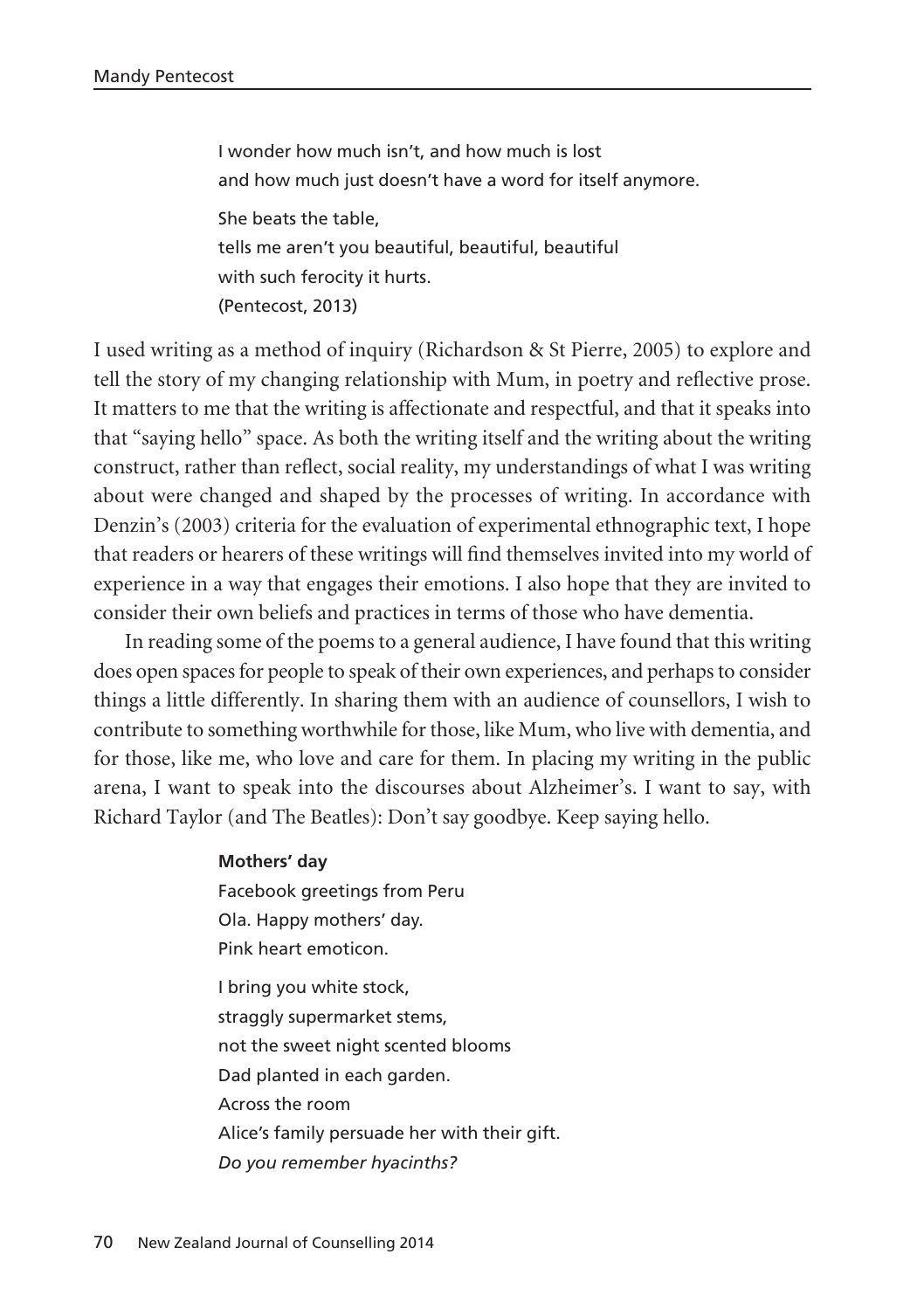*You like them, remember.* 

It's all on Facebook these days. My daughter searched the archives, found us snapped together, four generations of Faulkner women. All mothers and daughters—and look, not a photogenic moment between us!

You smile.

#### **About my sister**

Rachel's coming *Bang bang bang* to see you soon. *You pound the chair* You're cross with her *I am. I am.*  I tell you again.

> *Goody, you say. She was always*

I agree. She was.

#### **We do it again**

The woman over there has stopped dancing to remove one red sock. It is an object to fold and smooth, fold and smooth. Folding and smoothing interests you more than her wafty dancing. *Diddle diddle dumpling* I say *my son John*.

I see you cajoling four kids to bed, out of your hair for the night. Who knows what you see?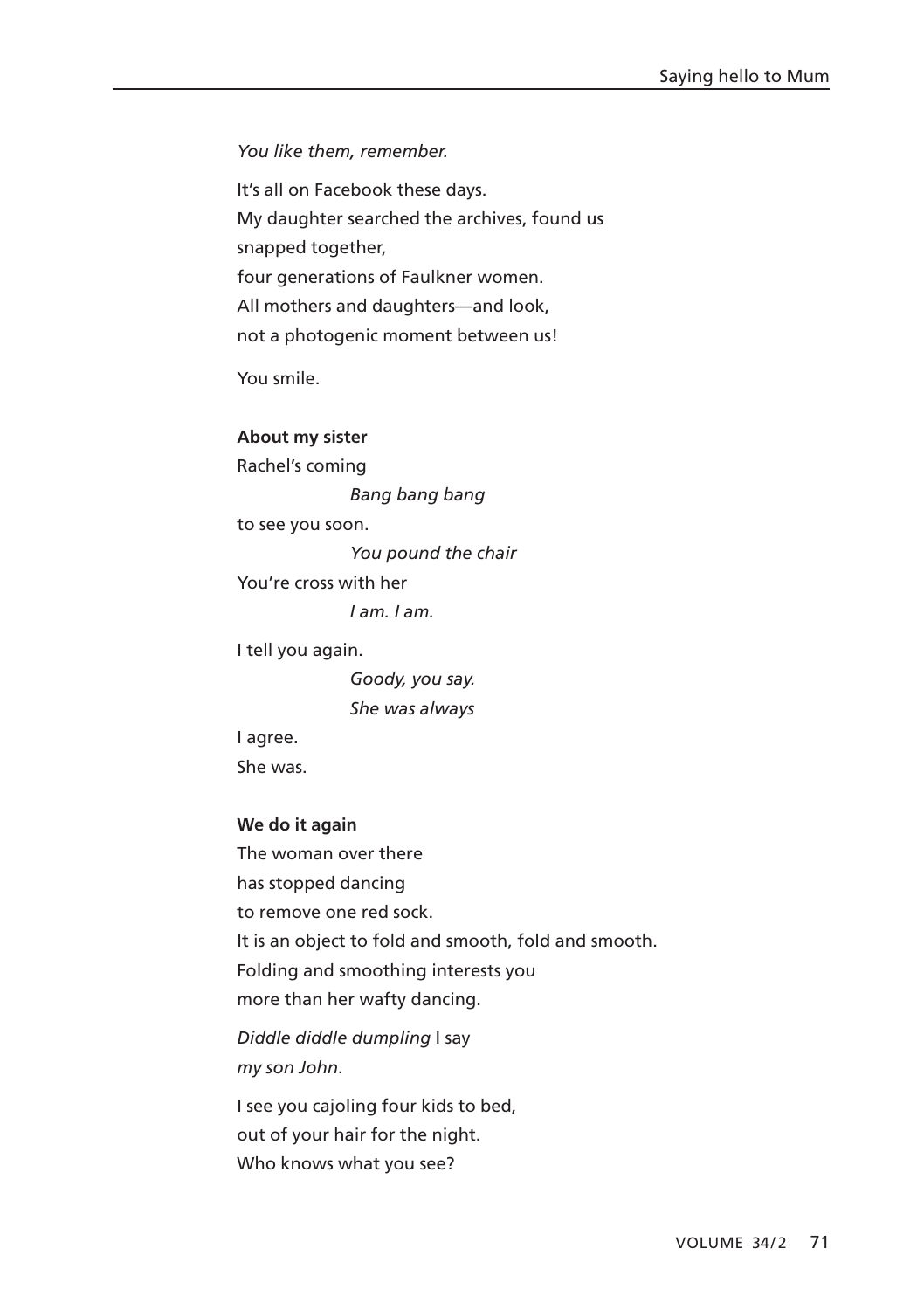The second time through you join in, your hand bouncing mine. *I love this*, you say.

## Endnotes

1. This article is based on a presentation given at the Contemporary Ethnography Across the Disciplines (CEAD) Conference 2014, Sensual Landscapes of Ethnography, Hamilton, New Zealand, November 2014.

## References

*Alzheimers: The long goodbye*. (n.d.). Retrieved from http://Alzheimers1.tripod.com

- Alzheimers New Zealand. (2014). *Dementia facts and figures 2014.* Retrieved from http://www.alzheimers.org.nz/information/reports-statistics
- Barker, C. (2000). *Cultural studies: Theory and practice.* Thousand Oaks, CA: Sage.
- Brooks, L. (2011, 29 September). Alzheimer's disease is compelling in fiction because it is so cruel in life. *The Guardian.* Retrieved from http://www.theguardian.com/commentisfree/ 2011/sep/29/alzheimers-fiction-cruel-life-death
- Carson, A. (1994). *The glass essay.* Retrieved from http://www.poetryfoundation. org/ poem/178364
- Cassidy, Y. (2012). *What might have been me.* Dublin, Ireland: Hachette Books.

C-SPAN. (2014, February 26). *Seth Rogen opening statement* [Video file]. Retrieved from http://www.youtube.com/watch?v=UHqx3-mfHAY

- Denzin, N. (2003). Reading and writing performance. *Qualitative Research, 3*(2), 243–268.
- Donnelley, P. (2014, 13 August). We fear dementia more than cancer. *Mail Online.* Retrieved from http://www.dailymail.co.uk/health/article-2715049/We-fear-dementia-cancer-Twothirds-50s-fear-brain-condition.html

Helburn, J. (2007). *The madonnas of Leningrad*, by Debra Dean [Book review]. Retrieved from http://www.storycirclebookreviews. org/reviews/madonnas.shtml

Heltemes, M. (2011, August 10). *The long goodbye* [Web log post]. Retrieved from http:// www.alzheimersreadingroom.com/2011/08/long-goodbye.html

Hughes, H. (Ed.). (2009). *Beyond forgetting: Poetry and prose about Alzheimer's disease.* Retrieved from http://www.beyondforgettingbook.com

- Jordan, A. (2013, November 20). *The challenge of the long goodbye of Alzheimer's disease*[Web log post]. Retrieved from http://www.chicagonow.com/no-bags-to-check/2013/11/thechallenge-of-the-long-goodbye-of-alzheimers-disease/
- Larkin, P. (1973). *The old fools.* Retrieved from https://ashlynnfenton.wordpress.com/ tag/philip-larkin/